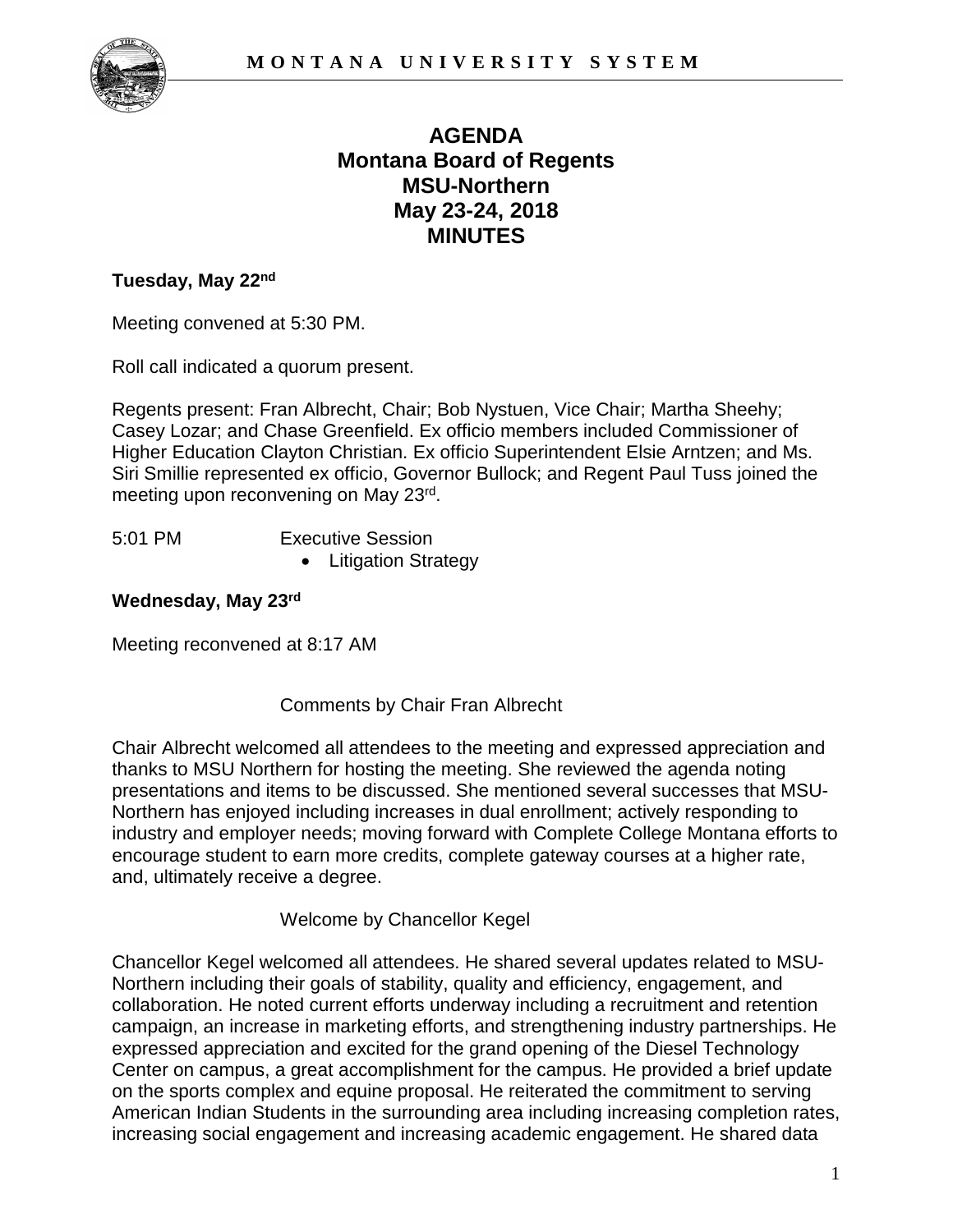

related to the retention rates of American Indian Students and the successful graduation of 33 American Indian Students this year.

Approval of Minutes

• March 8-9, 2018 Meeting Minutes

Regent Tuss made a motion to approve the March 8-9, 2018 meeting minutes. Motion passed 6-0.

Commissioner's and System Report – Commissioner Christian

Commissioner Christian extended thanks to the MSU-Northern and attendees. He extended congratulations to the Havre community on the grand opening of the new Diesel Technology Center, he noted that this project has been a real collaborative effort between state and industry partners. He reiterated the symbolic importance of the month of May and informed the Board that systemwide there were over 9,000 graduates this academic year. He stressed the importance in retaining students and helping them to successfully complete their degrees. He discussed the changing landscape for higher education in terms of the "traditional student" and the need to continue efforts of retaining and completion. He informed the Board that the Western Interstate Commission for Higher Education (WICHE) held their annual Commission meeting in Missoula earlier this month. He stated it was a successful meeting and extended thanks to Commissioner Hollenbaugh of DOLI for his presentations on behalf of Montana.

• Enrollment Report

Deputy Commissioner Tyler Trevor provided an enrollment report. He noted that the figures presented in this update come from adding summer enrollment numbers to fall enrollment in order to account for one semester, this figure is then averaged between combined summer, fall and spring semesters. He noted that the Tableau software gives the ability to filter enrollment information by institution type, and locale to see the various increases and 5-year trend. He discussed the individual campus trends from two-year to four-year institutions, noting trends for each. He reviewed enrollment across the twoyear institutions, commending DCC and MCC for their recent growth. He compared resident students and non-resident students at the undergraduate, and graduate level. In summary, he noted an increase in headcount for FY18. Discussion followed.

• Campus Reports (Linked to agenda)

Commissioner Christian noted the campus reports posted and encouraged attendees to review these.

• Introductions & Acknowledgements

President Cruzado of MSU, welcomed Chancellor Edelman, MSU-Billings. Chancellor Edelman in turn, welcomed Ms. Trudy Collins as the new Vice Chancellor for Administration and Finance at MSUB. Chancellor Kegel welcomed Dr. Kelly Antmann as the new Dean for the College of Health Sciences at MSU-Northern. President Bodnar of UM welcomed Dr. Jon Harbor as UM's new Provost. He also acknowledged Dean Paul Kirgis, who has been serving as acting provost over the past few months.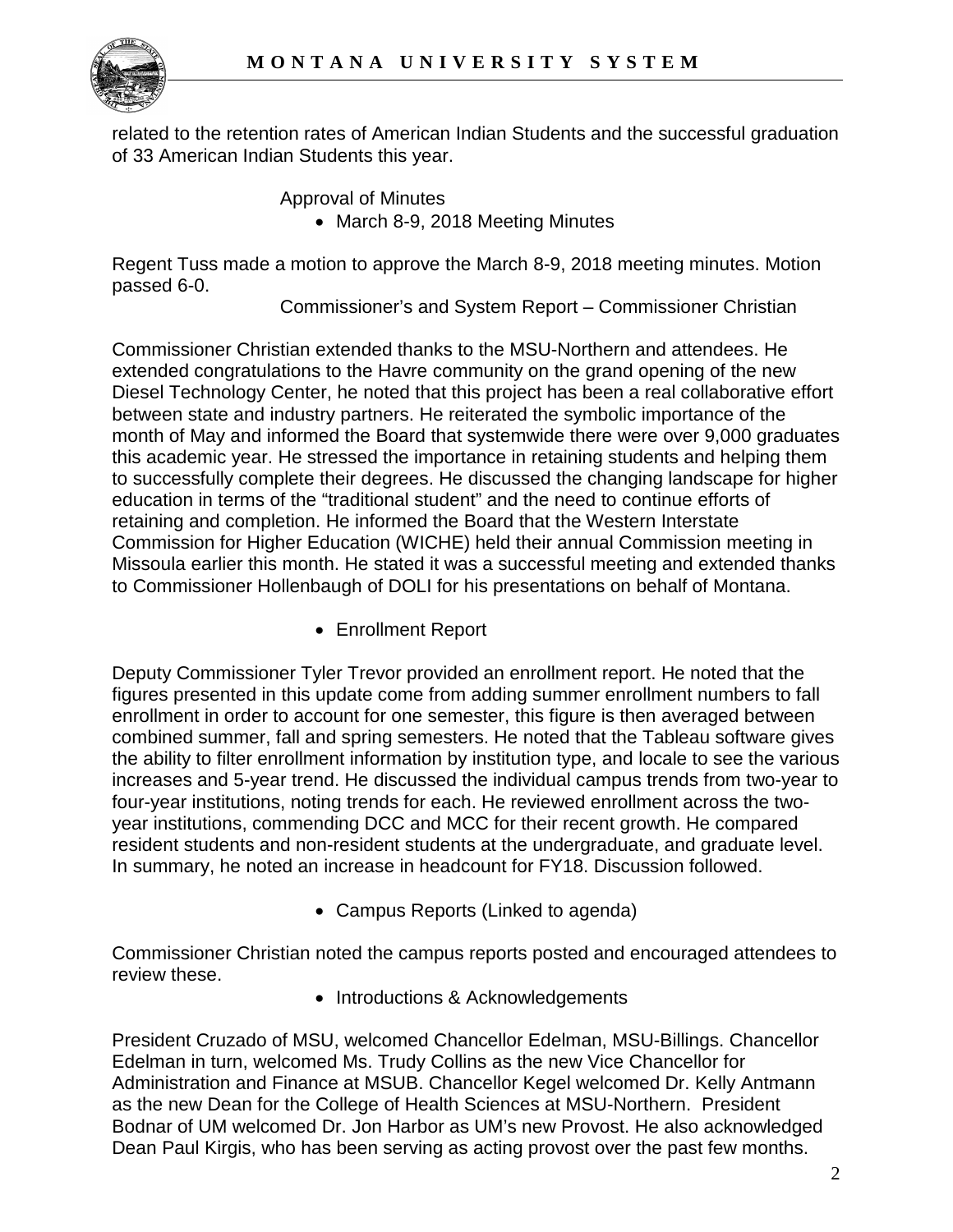

• Other

Remarks by Governor Bullock (or Designee)

Ms. Siri Smillie, Education Policy Advisory, provided an update on behalf of Governor Bullock. She noted that several POWER grant awards for \$1 million were announced last week. Recipients include Dawson Community, Miles Community College and Chief Dull Knife College. This funding will support workforce training for 1,100 workers in the Colstrip area and surrounding communities. She highlighted the inclusion of the Suicide Prevention grants, sponsored by Rep. Jonathan Windy Boy in the Governor's budget. These grants provide \$1 million in funding for prevention efforts in Montana. Awards went to schools and community organizations to implement evidence-based suicide prevention programs and to the continued implementation of the Montana Native Youth Suicide Reduction Strategic Plan. The Montana State University Center for Mental Health Research and Recovery was also an award recipient. She provided an update on pre-school, specifically the first year of the STARS Preschool pilot wrapping up and the data they expect to come from the study. She stressed the importance in setting students up for success throughout their educational careers and lives from preschool through postsecondary education. She extended kudos to President Karas and FVCC for the Early Childhood Center on campus.

## What's Up Havre?

Chancellor Kegel introduced the following panel members: Mr. Darrin Boss, Northern Ag Research Center; Mr. Joe Gaxiola, MT Department of Corrections Probation & Parole Division; Ms. Denali Solomon, Independence Bank; and Ms. Andrea Laumeyer, Northern Montana Hospital. Mr. Gaxiola described his experience working with MSU-Northern and noted that his division routinely hire and intern through MSU Northern. He stated that students have to complete a certain number of hours for their degree and get first hand experience through this internship option. Mr. Boss stated that the Ag Center has hired between 375-400 MSUN students over the years. He described the students generated at Northern as vital to continuing research in the ag field. He spoke to the excellent work ethic and abilities of these students. Ms. Laumeyer informed the board the that the hospital has been taking students on for 13 years. She said through this experience, students obtain a greater realization of the vast areas in which they can apply their degree. Ms. Solomon spoke about the bank's interest in helping grow the local community and the development of an internship program. This program allows them to apply the skills and information they have learned in a real-life situation. The program requires professionalism, tact and accountability of the students. Chair Tuss extended thanks to the local panel for their comments. Discussion followed about further development and enhancement of these programs in addition to how to integrate these programs to help with enrollment and recruiting efforts in the Hi-line area.

Two-Year and Community College Committee

## **INFORMATION**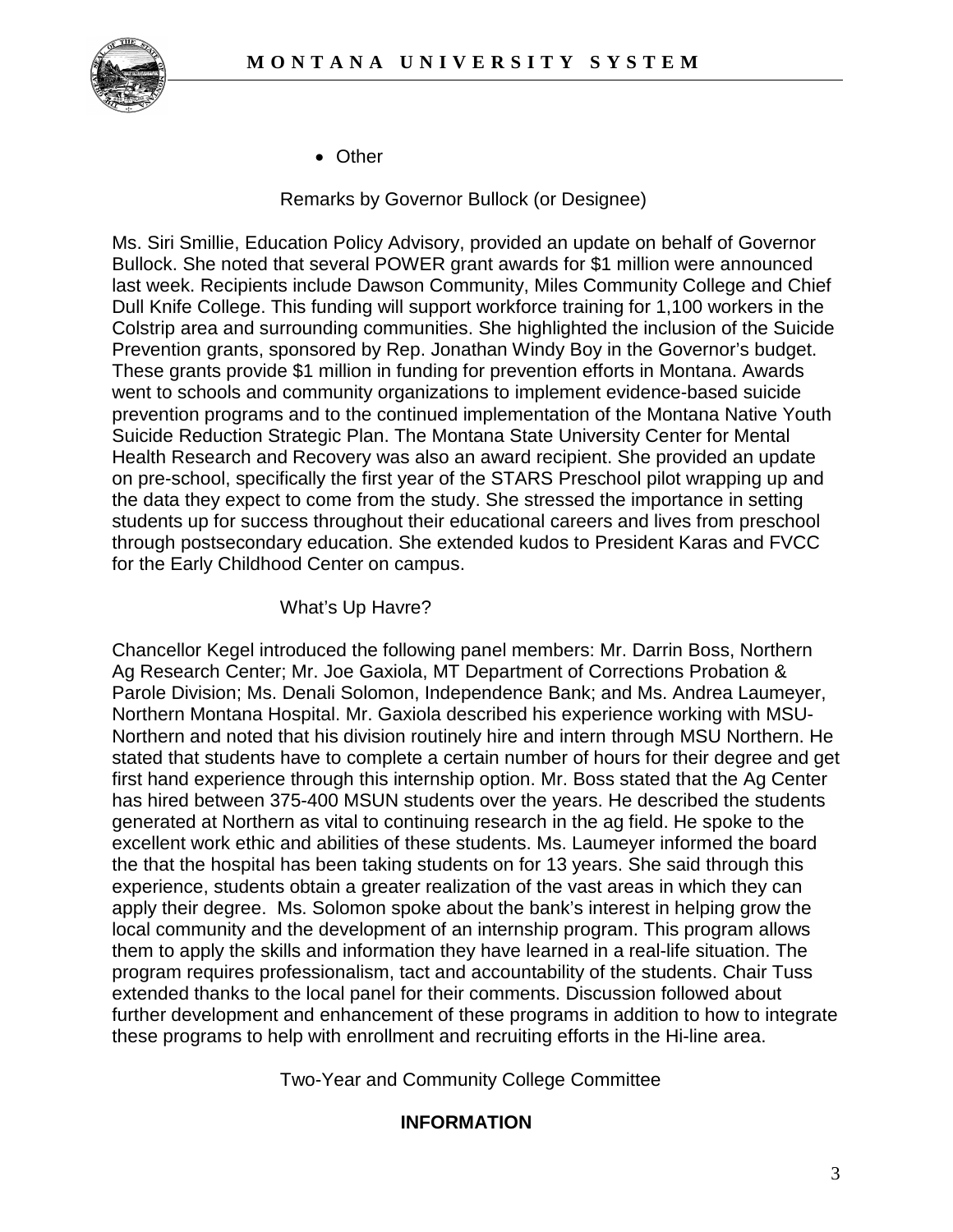

## a. Phi Theta Kappa

Deputy Commissioner Cech noted the mission of Phi Theta Kappa: to recognize academic achievement of college students and to provide opportunities for them to grow as scholars and leaders. Respective campus presidents spoke to the nominees for the year including: Ezra Llwellyn of FVCC, Angelica Kim-Sue Suaste of FVCC, Angelica Gould of Great Falls College-MSU; Tatum Curry of Miles Community College, Jasmine Evans of Miles Community College, Becky Crabtree of Miles Community College, Alanna Gomoll of Great Falls College-MSU.

b. iGraduate Update

Mr. Rose, Director of Workforce Initiatives and Information, presented an update on the iGarduate initiative. The iGraduate Montana initiative is in partnership with the Office of Public Instruction and the Montana Department of Labor and Industry to leverage the successes and lessons learned from Graduation Matters Montana. iGraduate Montana seeks to increase high school graduation and expand workforce development activities, such as connecting students to high-demand career pathways, and/or post-high school education opportunities. The grant funded communities will work to catalogue and disseminate their activities across the state. Grants ranged from \$2,000 to \$10,000 and many focused on bringing relevant career and college skills to students through strategies such as apprenticeships, work-based learning, mentoring, dual enrollment, career fairs, and college visits. The grant awardees will be partnering with Montana businesses and non-profits to create opportunities for students to explore in-demand careers and gain real world experience. Fifteen grant awards were given out across the state. Ms. Siri Smillie noted the excitement from the Governor's office to be involved in this effort following the success of Graduation Matters. Discussion followed.

c. Remarks by Superintendent Arntzen

Superintendent Arntzen noted a few staffing changes at OPI including the new deputy superintendent of operations position filled by Ms. Julie Walker. She spoke to the importance of graduation, noting that it's not the only indicator of success or engagement. The iGraduate model furthers Montana Ready in detailing the investment of tax dollars to the development of skills, being community-ready, career-ready, and college-ready. She noted that partnership work helps to show that we are using tax funds wisely. She spoke to the importance of school safety and the development of plans for security and safety across the state.

d. Dual Enrollment Update | Report

Ms. Williams, Dual Enrollment and Montana Career Pathways Manager, provided an update related to dual enrollment and student success. She noted that MUS dual enrollment students outperform their peers in key areas. Data shows a 16% higher rate of first year retention, a higher freshmen GPA, and the successful completion of more credits during the first year of college. These successes also transcend to Pell-eligible MUS dual enrollment participants preform substantially better in college. She noted that the majority (63%) of dual enrollment students choose to stay in Montana and attend an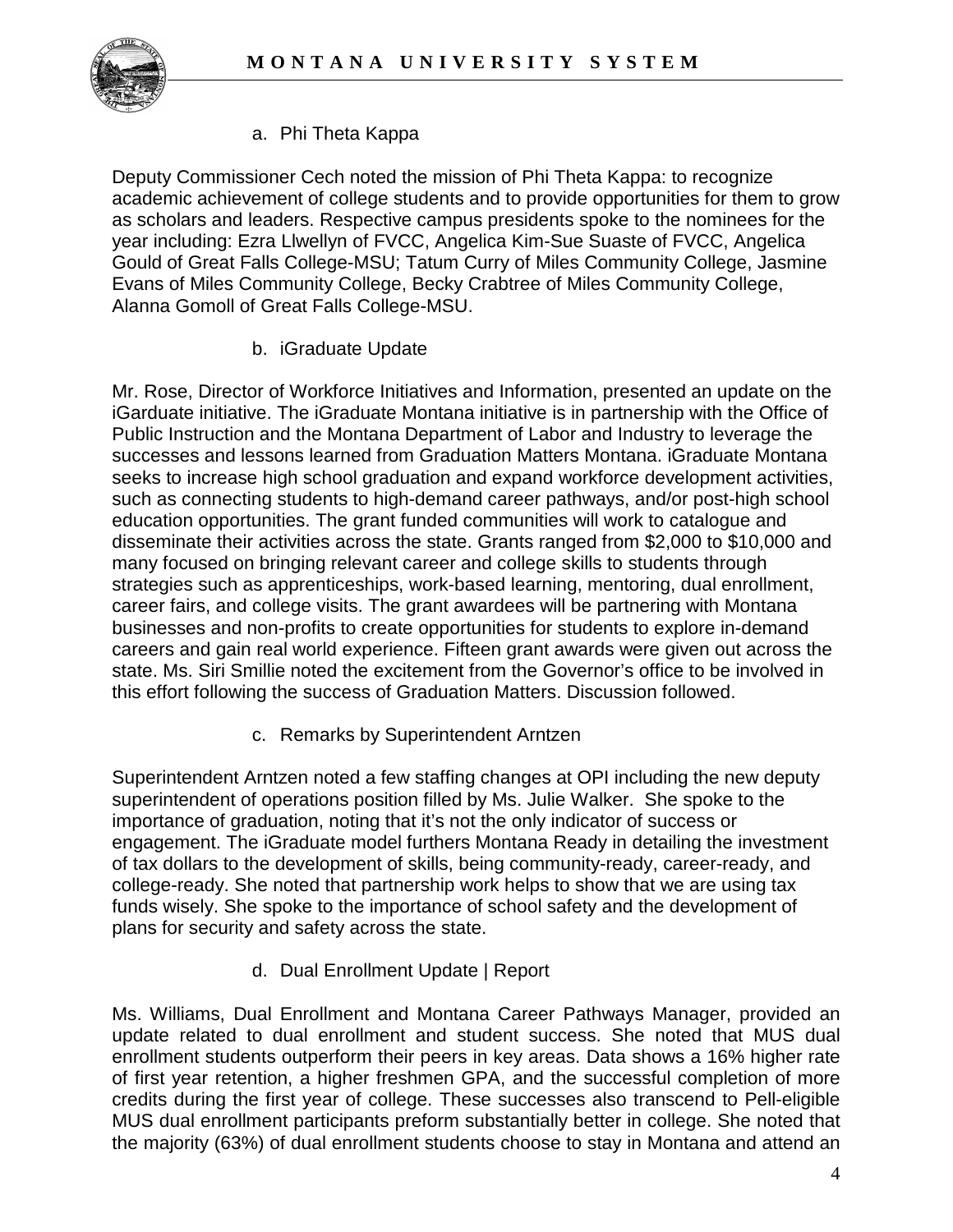

institution within the MUS. The growth of dual enrollment across Montana continues, averaging about 20% annually. Areas to address going forward include growing access, increasing the number of qualified teachers, expanding options through CTE dual enrollment, and addressing affordability. She discussed the teacher pipeline noting the barrier of obtaining the necessary credentials and funding for them to become certified to teach concurrent enrollment classes. Discussion followed. Commissioner Christian noted that it's important to decide the ultimate direction of this project. It points to an obvious problem of some students can afford to pay tuition and others simply cannot. He stated a more strategic discussion about other funding sources needs to take place.

Budget, Administration, and Finance Committee

# **CONSENT**

## General Consent Items

- a. Montana Motorcycle Safety Advisory Committee Appointment; MSU Northern *ITEM 179-2802-R0518*
- b. Expend Student Computer Fees; MT Tech *ITEM 179-1502-R0518*
- c. Student Computer Fee Equipment Allocation; UM Missoula *ITEM 179-1007- R0518*
- d. Student Computer Fee Employment Allocation; UM Missoula *ITEM 179- 1008-R0518*
- e. Expend Student Computer Fees; MSU Bozeman *ITEM 179-2001-R0518*
- f. Expend Student Equipment Fees; MSU Bozeman *ITEM 179-2002-R0518*
- g. Expend Student Equipment Fees; MSU Northern *ITEM 179-2801-R0518*
- h. Expend Student Computer Fees; Great Falls College-MSU *ITEM 179-2903- R0518*
- i. Expend Student Equipment Fees; Great Falls College-MSU *ITEM 179-2904- R0518*
- j. Expend Computer and Technology Fees; Helena College *ITEM 179-1902- R0518 | Attachment #1 | Attachment #2*

## Staff Items

- a. Staff Item; Helena College *ITEM 179-1900-R0518*
- b. Staff Item; MSU Bozeman *ITEM 179-2000-R0518*
- c. Staff Item; MSU Billings *ITEM 179-2700-R0518*
- d. Staff Item; MT Tech *ITEM 179-1500-R0518*

## **Emeriti Faculty**

- a. Spath; MT Tech *ITEM 179-1503-R0518*
- b. Huang; MT Tech *ITEM 179-1504-R0518*
- c. Coe; MT Tech *ITEM 179-1505-R0518*
- d. Morrison; MT Tech *ITEM 179-1506-R0518*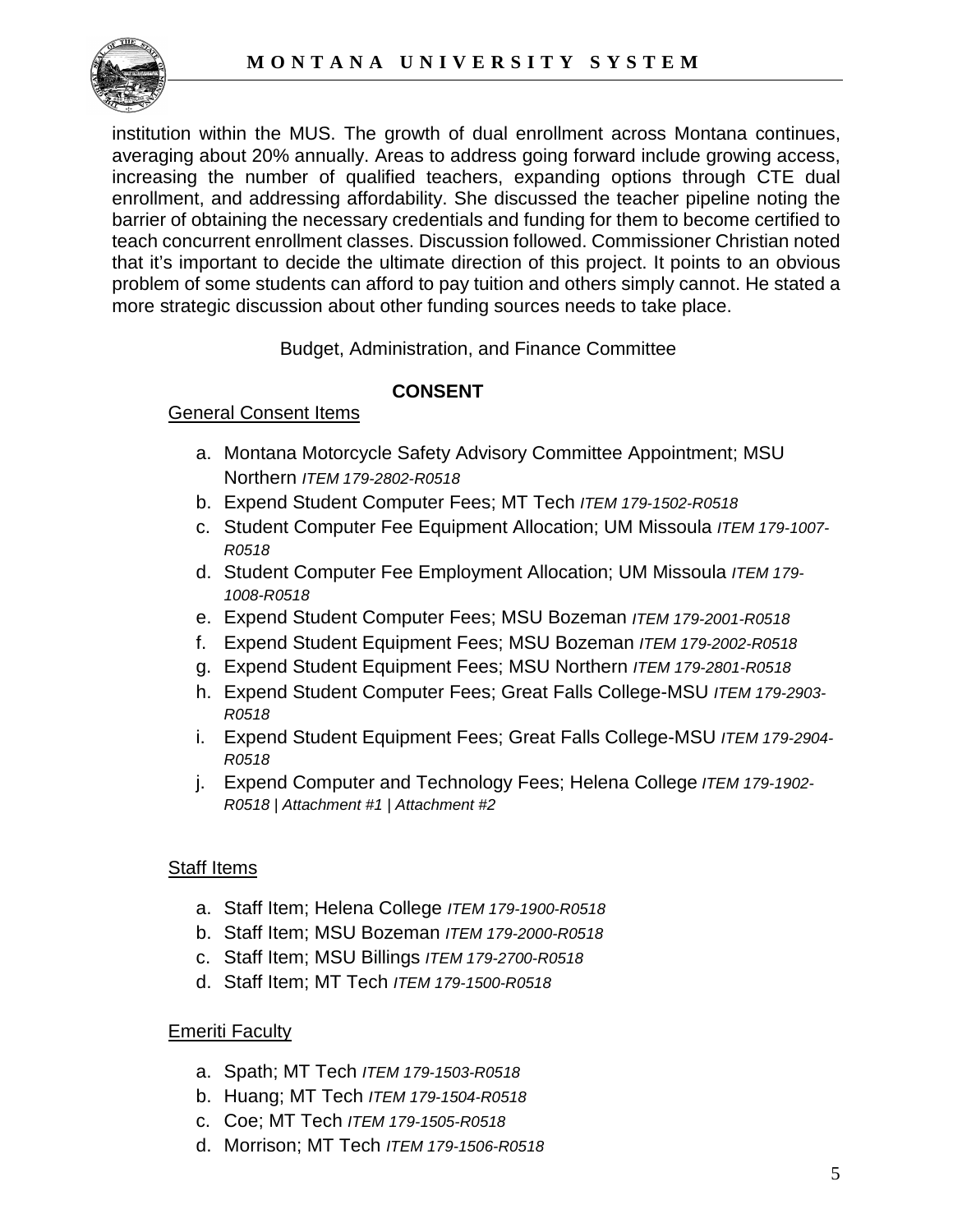

- e. Drury; MT Tech *ITEM 179-1507-R0518*
- f. Doyle; UM Missoula *ITEM 179-1003-R0518*
- g. Clow; UM Missoula *ITEM 179-1004-R0518*
- h. Watson; UM Missoula *ITEM 179-1005-R0518*

#### **ACTION**

a. Present Law Budget, 2021 Biennium; OCHE *ITEM 179-104-R0518 | Summary | Detail*

Deputy Commissioner Trevor presented the request for the Board to adopt the Present Law Budget Estimate. This budget process estimates the total operating budget required to maintain the present level of services. This proposal projects approximately 41% state funding of projected cost increases, which is an average of the state percent share for the system. Discussion followed.

> b. Long Range Building Program Priority List, 2021 Biennium; OCHE *ITEM 179-101-R0518 | Attachment #1 | Attachment #2 | Attachment #3 | Attachment #4*

Mr. Muffick, Director of Operations & Administration presented the request for the Board to adopt the Long Range Building Program Priorities. Each state agency is required to submit a proposed long-range building program for the agency or institution. Each agency and institution shall furnish any additional information requested by the Department of Administration relating to the utilization of or need for buildings. He reviewed the list of proposed priority projects totaling \$53,500,000. Discussion followed.

> c. Fee Taskforce Recommendations; OCHE *ITEM 179-102-R0518 | Attachment #1 | Attachment #2 | Attachment #3 | Attachment #4*

Deputy Commissioner Trevor presented the request for the Board to approve recommendations from the MUS Fee Taskforce to modify, consolidate, and improve existing fee policies. These changes would help improve mandatory fee policy, tuition and fee approval policy and audit & listener fees. Discussion followed. Regent Sheehy made some wording suggestions to the language in the policy.

> d. MT Tech Naming Item; MT Tech *ITEM 179-1508-R0518 | Attachment #1 | Attachment #2 | Attachment #3 | Attachment #4*

Chancellor Blackketter presented the request to the Board for authorization to adopt "Montana Technological University" as the formal name of Montana Tech. He described the process to date and shared positive feedback from the community. Discussion followed.

> e. Request to Increase Tuition & Fees, FY 19 – FVCC; *ITEM 179-301-R0518 | Attachment #1*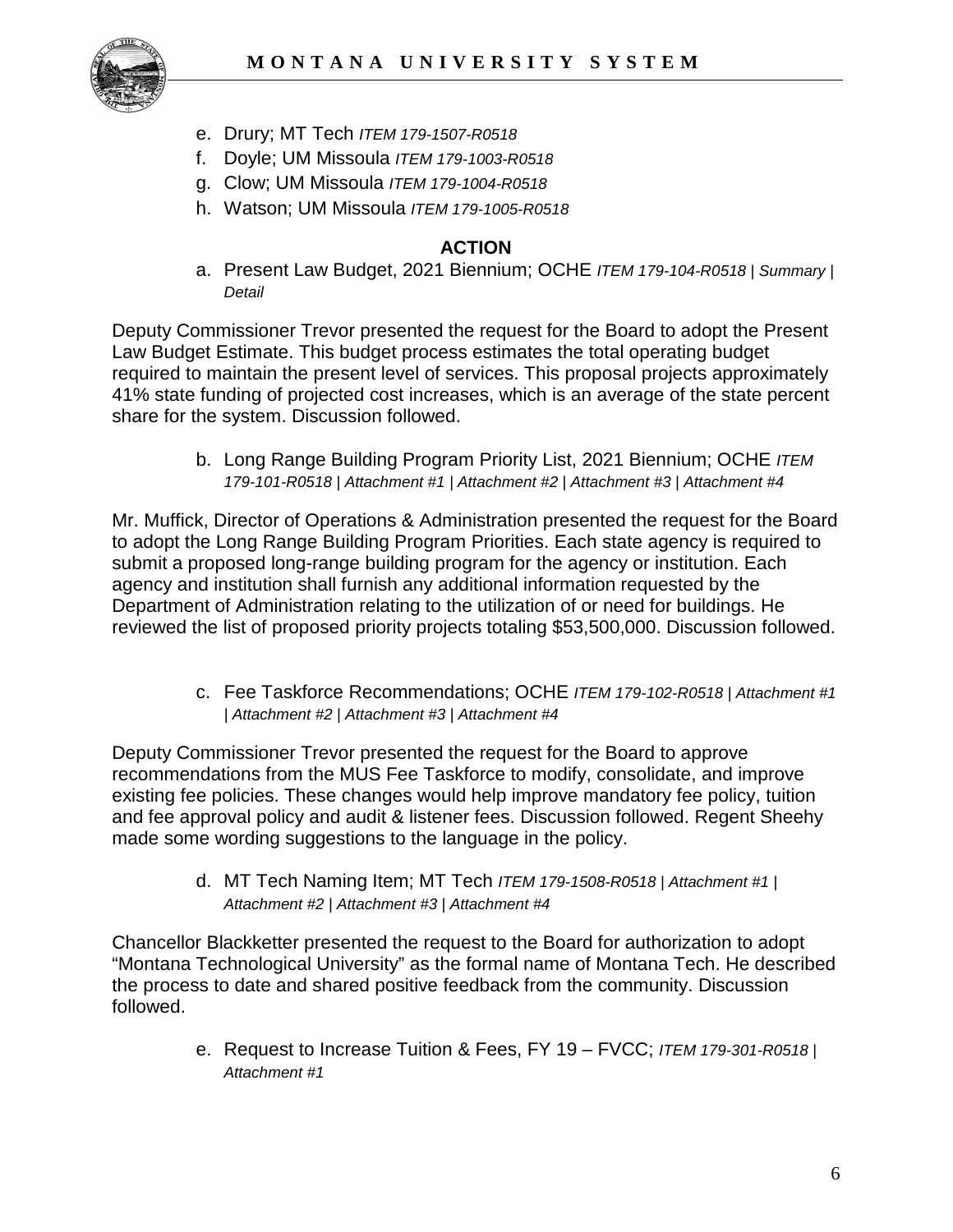

Deputy Commissioner Trevor presented the request to the Board to approve proposed tuition and mandatory fee rates for FY2019. Discussion followed.

> f. MT Tech Foundation Operating Agreement; MT Tech *ITEM 179-1501-R0518 | Attachment #1*

Ms. Hammill, Chief Legal Counsel presented the request before the BOR for approval of an operating agreement between Montana Tech and the Montana Tech Foundation.

- g. COPP Decision (update and possible action)
- h. Harrison Hall Classroom Renovation MSU *ITEM 179-2004-R0518 | Attachment #1 | Attachment #2*

Mr. Muffick presented this request before the Board for authorization to proceed with the renovation of Harrison Hall classroom and class laboratories. This request is for \$2,000,000 in project authority.

> i. American Indian Center Planning & Design - MSU *ITEM 179-2003-R0518 | Attachment #1*

Mr. Muffick presented the request to the Board for authorization to proceed with programming and design of American Indian Student Center Building. Under the auspices of the State of Montana, 2005, 59th Legislative Session, House Bill 5, for Authority Only, and provisions of MCA 20-25-302(6), MSU intends to proceed with the programming and design services only for the construction of the American Indian Student Center on the MSU Campus. This authorization is to expend up to \$1,250,000 for planning and design. Discussion followed.

j. Labor Agreements; OCHE *ITEM 179-103-R0513 | Attachment #1*

Deputy Commissioner McRae presented the request to the Board of approval of Labor Agreements for FY2018-19 between MUS and exclusive bargaining agents for 11 collective bargaining units at UM, UMW, MT Tech, Helena College, MSU, MSUB, MSUN, and Great Falls College-MSU. Discussion followed.

# **INFORMATION**

a. Performance Funding Review & Discussion

Deputy Commissioner Trevor provided a review on performance funding including its history, goals and objectives, pros and cons, next steps, and campus specific requests. Commissioner Christian noted his concerns related to measuring by FTE and the change in conversation with direct correlation to outcomes. He noted that performancebased funding (PBF) was part of a supplemental efforts and was allocated for a special purpose. Chancellor Edelman of MSU-Billings spoke to the campus specific requests related to PBF metrics. Requests from the campus include removing the graduate degree completion metric; modification to the definition and calculation of remedial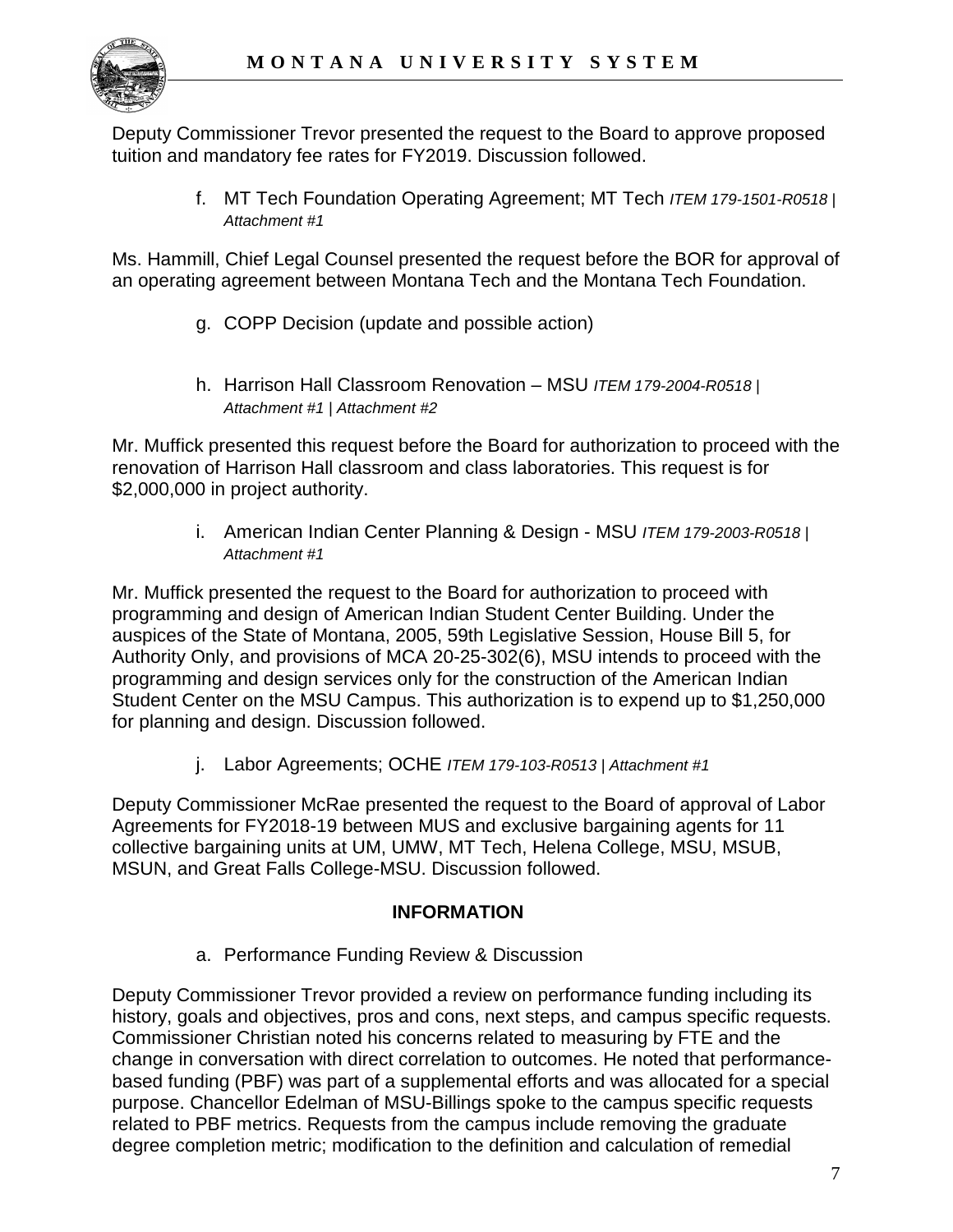

success to better account for co-requisite courses; and the inclusion of a dual enrollment metric for MSUB and City College. Commissioner Christian noted that in previous years FTE was the only metric measured, which is not the greatest measure of value or use of resources. Since then, the inclusion of other metrics changes the conversation and outcome correlation. PBF does serve its purpose in allowing the Board an opportunity to show campuses what metrics they value. Discussion followed.

b. Annual Facilities Spending Authority Reports, MSU | UM

Deputy Commissioner Trevor noted that these reports fulfill annual reporting requirements laid out in Board policy. All projects listed meet policy requirements.

c. HB 661 – State Labs Study (Update)

Deputy Commissioner Trevor, Mr. Tracy Ellig Vice President of Communications at MSU, and Ms. Shauna Albrecht, Legislative Fiscal Division provided an update on this ongoing legislative work. Ms. Albrecht provided background information on the bill, which studies state labs. The Veterinary Diagnostic Lab is in need of new facilities. Mr. Tracy Ellig noted that there are three independent state agencies (Livestock, Fish Wildlife and Parks, and Agriculture) that have ended up on University property at MSU in different forms. Discussion followed. Commissioner Christian noted that the question here is how to find a good balance to ensure both parties are being good stewards.

d. 2019 Legislative Initiative Discussion

Commissioner Christian noted that during this time of the year lists of campus and system initiatives are compiled, this OBPP office has indicated that this process will be different this year due to decreased revenue. He noted that the Education Subcommittee has worked at evaluating need-based aid and we hope to see a bill or proposal come forward from that group. Discussion followed.

e. Executive Evaluation Policy Review

Deputy Commissioner McRae noted the suggested approach in updating three outdated policies tied to review of Presidents and Commissioner. The draft policy is a combination of the previous three outdated policies and updated with more present-day language. This proposed option would retain the essence of the previous policies. Discussion followed.

> f. Shared Services – Treasure State Academic Information and Library Services (TRAILS)

Mr. Muffick, Dean Kenning Arlitsch of MSU, and Ms. Pamela Benjamin, Statewide Academic Libraries Coordinators presented Treasure State Academic Information and Library Services (TRAILS) as an effective shared service that allows savings for students on textbooks. TRAILS is a shared technological backbone that facilitates discovery across all academic libraries platform. They noted that TRAILS helps to leverage buying power. The average cost of textbooks was discussed and through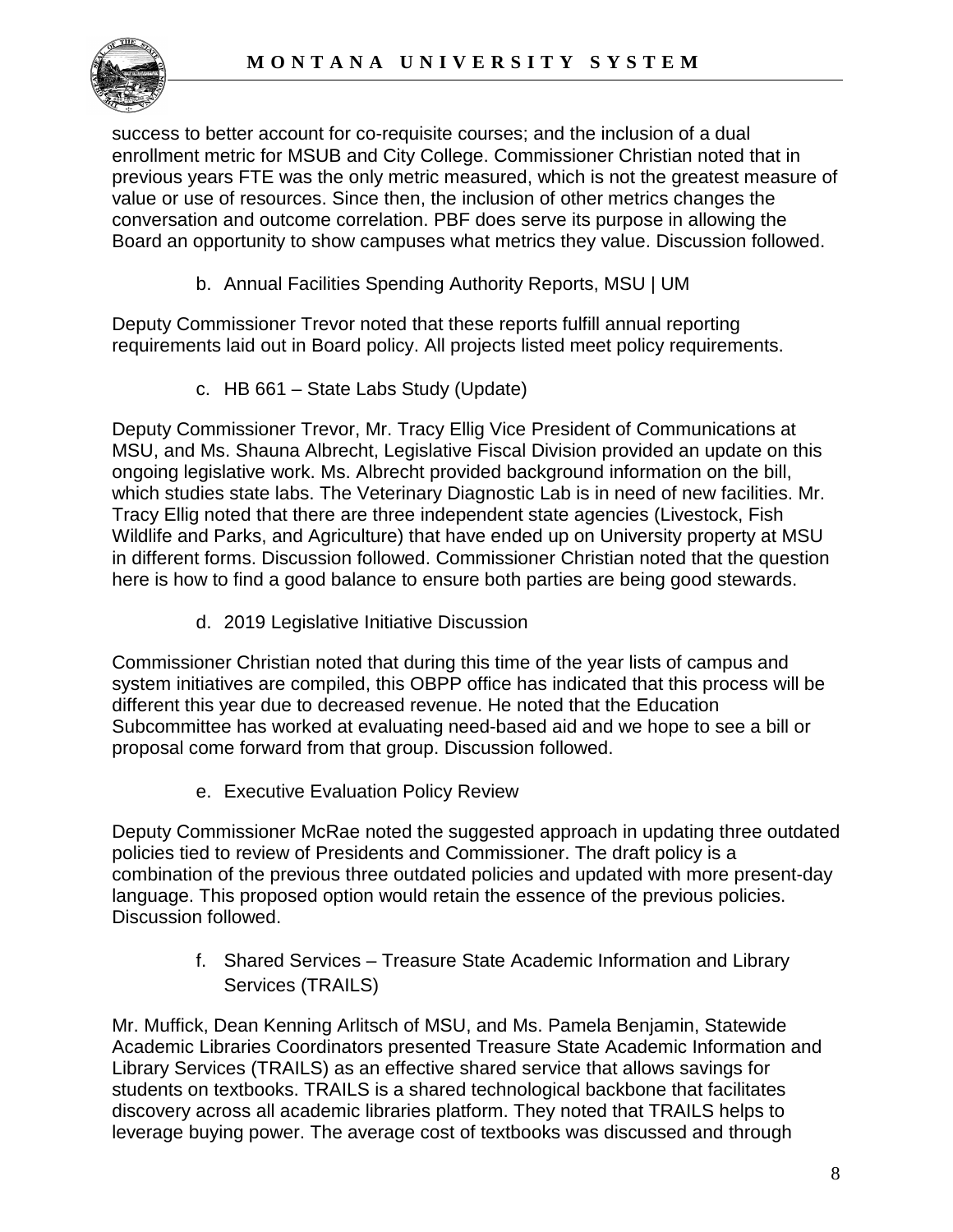

utilizing TRAILS, cost savings can be achieved for students. Open Education Resources (OER) focus on teaching, learning, and research materials under the public domain or an open license that permit no-cost access, use, adaptation and redistribution with no or minimal restrictions. TRAILS is ready to make an appearance in Montana given the already established OER standing committee, the collaboration, organization and vetting of OER content to support Montana's curricula and educate the educators piece. Discussion followed.

- g. Audit Reports.
	- 1. Dawson Community College-June 30, 2017-4 Findings-Unmodified (Clean) Opinion
	- 2. Miles Community College-June 30, 2017-Unmodified (Clean) Opinion.
	- 3. Flathead Valley Community College-June 30, 2017-Unmodified (Clean) Opinion.
	- 4. University of Montana-June 30, 2017-Unmodified (Clean) Opinion.
	- 5. Montana State University-June 30, 2017-Unmodified (Clean) Opinion.

## Public Comment

Mr. Dalton Johnson, Vice President of External Affairs for MAS addressed concerns with the financial policy reviews as it pertains to students. He noted that this was an exclusive process and that these proposals were brought forth to two-year schools, four-year schools and affiliate schools. There were no concerns from MAS.

## **Thursday, May 24th**

Board Reconvened at 8:29AM

Academic, Research and Student Affairs Committee

## **ACTION**

a. Level II Executive Summary | *Supporting Documentation*

Deputy Commissioner Cech spoke to the process related to these submissions. Each campus talked about their respective requests which include: establishing a C.A.S in Practical Nursing, FVCC; C.A.S. offering in Medical Assistant, FVCC; establish an A.A.S. in Rural Organization Employee Management, DCC; establish a C.A.S. in practical nursing, MSU Billings; establish C.A.S. in Practical Nursing, GFC-MSU; establish an A.A.S. in computer programming, GFC-MSU; establish a dual B.S/M.S. in Neuroscience, UM; change the M.I.S. to a M.S. or M.A., UM; establish a M.S. in Materials Science & Engineering, MT Tech; permanent authorization of the C.A.S. in Sheet Metal Apprenticeship, Helena College; and a revision of the B.S. in Environmental Interpretation to B.S. in Environmental Sustainability at UMW. Discussion followed.

b. Mission Statement – UM Missoula; *ITEM 179-1006-R0518*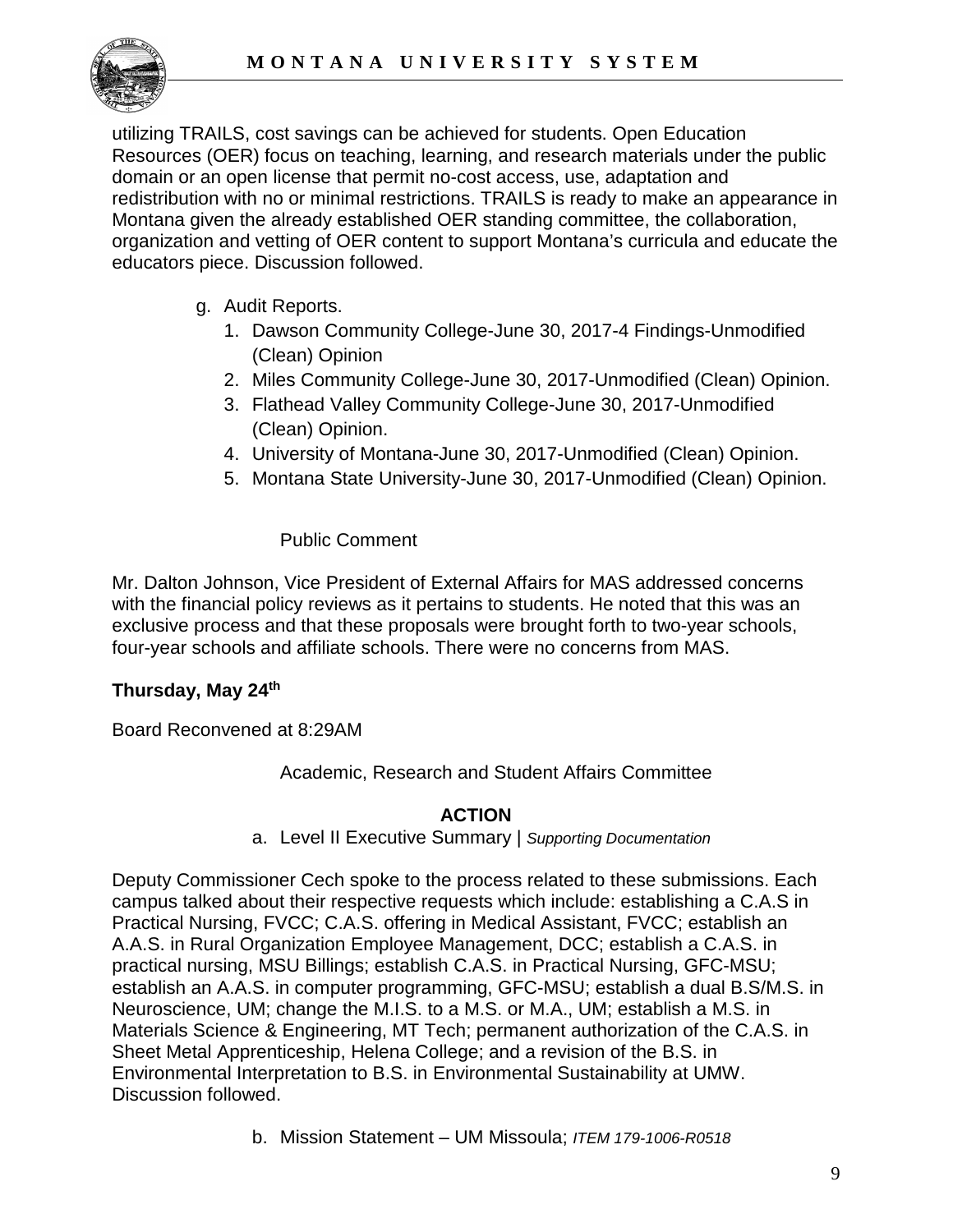

President Bodnar, of the University of Montana, presented the request for the Board to approve a revised mission statement: The University of Montana transforms lives by providing a high-quality and accessible education and by generating world-class research and creative scholarship in an exceptional place. We integrate the liberal arts and sciences into undergraduate, graduate, and professional studies to shape global citizens who are creative and agile learners committed to expanding the boundaries of knowledge and to building and sustaining diverse communities. Discussion followed.

## **INFORMATION**

a. Common Course Numbering Update

Mr. Joe Thiel, Director of Academic Policy and Research and Dr. Nathan Lindsay, Associate Provost at UM, presented an update on Common Course Numbering. They reiterated the importance of CCN for transfer students, particularly how CCN alleviates effort required of students and advisors when determining how courses transfer. Challenges to date include drift, specifically 47% of courses in CCN lack learning outcomes. Quality control was discussed to help address coordination, technological tools, committee, and cycle makeup. Ideas surfaced about the possible formation of a disciplinary committee charged with comparing outcomes among commonly transferred or repeated courses to ensure outcomes remain within 80%; developing academic maps showing recommend course of study in the first two years for disciplines with B.A./B.S. degrees; and reviewing the full array of courses within rubric to identify courses that appear similar/duplicative and might be amended so they are equivalent. From these pilot efforts a process will be developed a regular review process. Discussion followed.

b. Sophomore Surge – MSU Bozeman

Dr. David Singel, Vice Provost at MSU and Dr. Chris Kearns, Vice President for Student Success at MSU, provided a presentation on The Sophomore Surge, taking success to scale and crafting a culture of PEER Mentoring and working at the intersection of Learning & Development. They noted the institutional challenge of moving the needle on retention for students who are between their 1st and 2<sup>nd</sup> year of school. The approach of the campus includes assembling a talented cross-functional design team, identifying students who will benefit most from this approach, and using student success science principles to design a retention solution. The Peer mentoring model incorporates faculty design, curriculum linked, peer execution, individually personalized and, outcomes focused. Discussion followed.

c. GFC-MSU; 8-Week Block Schedule

Dean Wolff of Great Falls College-MSU, Dr. Leanne Frost Director of General Studies of GFC-MSU, and Mr. Troy Stoddard Director of Advising at GFC-MSU provided a presentation about the advantages of an 8-week schedule at GFC-MSU. They noted their goal of increasing retention and completion under this schedule. Benefits of an 8 week schedule include greater immersion of course material, increased student focus,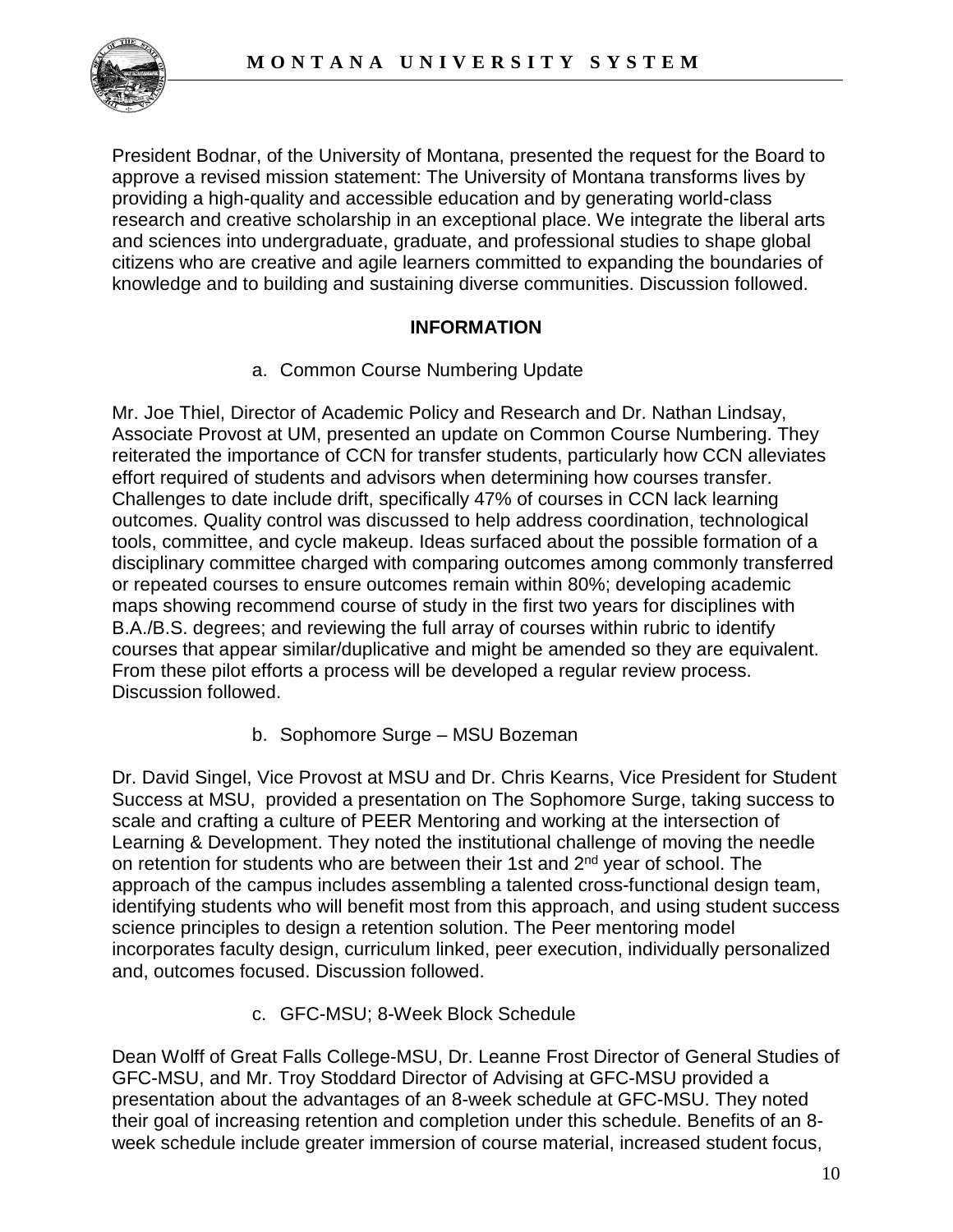faster completion of prerequisite requirements, easier recovery when outside factors impact schooling, and better ability to manage taking more credits. If an 8-week schedule is adopted, there would a week break between each 8-week block. Additional advantages and challenges were detailed for faculty. Discussion followed.

> d. New Academic Program Follow-up Process *Memo | New Program Follow-up Form*

Mr. Thiel, Dr. Heidi Pasek of GFC-MSU, and Provost Mokwa of MSU provided an overview of how the new academic program process is working. They discussed a new follow-up recommendation to help ensure that the programs approved are achieving the goals set-out in their establishment and to help address issues of low enrollment. Discussion followed.

e. Level I Memorandum (February, March, April)

Deputy Commissioner Cech discussed the process behind these approvals; noting that they include minor changes and are approved by the Commissioner's Office via direction of the board. Discussion followed.

f. Intent to Plan Proposals (February, March, April)

**Submitted April 2018 – Expiration – December 2019**

**Dawson Community College**

[Technical Skills AAS/Certificates](http://mus.edu/che/arsa/IntenttoPlan/2018/DCC-IP-TechnicalSkills.pdf)

**Montana State University**

[Ranch Management Program](http://mus.edu/che/arsa/IntenttoPlan/2018/MSU-IP-RanchManagement.pdf)

**University of Montana**

[Communication Sciences and Disorders Leveling Certificate](http://mus.edu/che/arsa/IntenttoPlan/2018/UM-IP-CommSciDisordersLevelingCert.pdf) [Biochemistry Program and Computer Science](http://mus.edu/che/arsa/IntenttoPlan/2018/UM-IP-ComputationalBiochemistry.pdf) [Speech-Language Pathology Assistant Certificate](http://mus.edu/che/arsa/IntenttoPlan/2018/UM-IP-SpeechLanguagePathAssistantCert.pdf)

**Submitted March 2018 – Expiration – November 2019**

**Montana Tech**

[Metallurgical & Materials Engineering](http://mus.edu/che/arsa/IntenttoPlan/2018/IP-MontanaTech-Metallurgical-Materials-Engineering-Modification.pdf)

**Great Falls College**

[Cyber Security](http://mus.edu/che/arsa/IntenttoPlan/2018/GFC-Cyber-Security-IP.PDF)

**Gallatin College**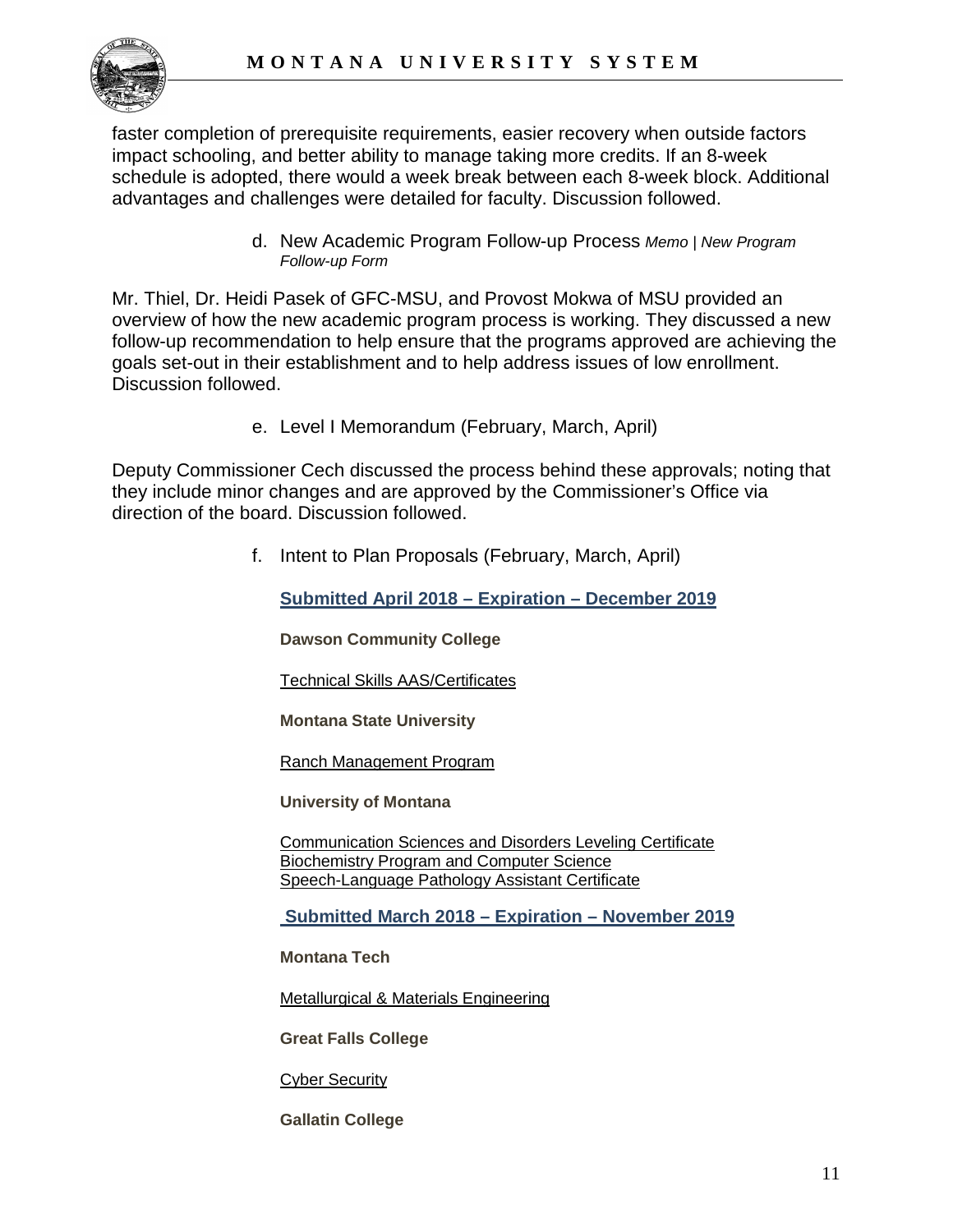

[Cyber Security](http://mus.edu/che/arsa/IntenttoPlan/2018/GC-Cyber-Security-IP.PDF)

**Submitted February 2018 – Expiration – October 2019**

**University of Montana - Missoula College**

#### [Accounting Technology](http://mus.edu/che/arsa/IntenttoPlan/2018/ITP-Accounting-Tech-CAS.PDF)

**University of Montana – School of Social Work & Alexander Blewett III School of Law**

[Master of Social Work/Juris Doctorate Joint Degree](http://mus.edu/che/arsa/IntenttoPlan/2018/ITP-MSW-JD-Joint-degree.pdf)

Committee Reports & Action

- Budget, Administration & Finance Committee
- Academic, Research and Student Affairs Committee

#### **CONSENT**

#### General Consent Items

- a. Montana Motorcycle Safety Advisory Committee Appointment; MSU Northern *ITEM 179-2802-R0518*
- b. Expend Student Computer Fees; MT Tech *ITEM 179-1502-R0518*
- c. Student Computer Fee Equipment Allocation; UM Missoula *ITEM 179-1007- R0518*
- d. Student Computer Fee Employment Allocation; UM Missoula *ITEM 179- 1008-R0518*
- e. Expend Student Computer Fees; MSU Bozeman *ITEM 179-2001-R0518*
- f. Expend Student Equipment Fees; MSU Bozeman *ITEM 179-2002-R0518*
- g. Expend Student Equipment Fees; MSU Northern *ITEM 179-2801-R0518*
- h. Expend Student Computer Fees; Great Falls College-MSU *ITEM 179-2903- R0518*
- i. Expend Student Equipment Fees; Great Falls College-MSU *ITEM 179-2904- R0518*
- j. Expend Computer and Technology Fees; Helena College *ITEM 179-1902- R0518 | Attachment #1 | Attachment #2*

#### Staff Items

- a. Staff Item; Helena College *ITEM 179-1900-R0518*
- b. Staff Item; MSU Bozeman *ITEM 179-2000-R0518*
- c. Staff Item; MSU Billings *ITEM 179-2700-R0518*
- d. Staff Item; MT Tech *ITEM 179-1500-R0518*

#### Emeriti Faculty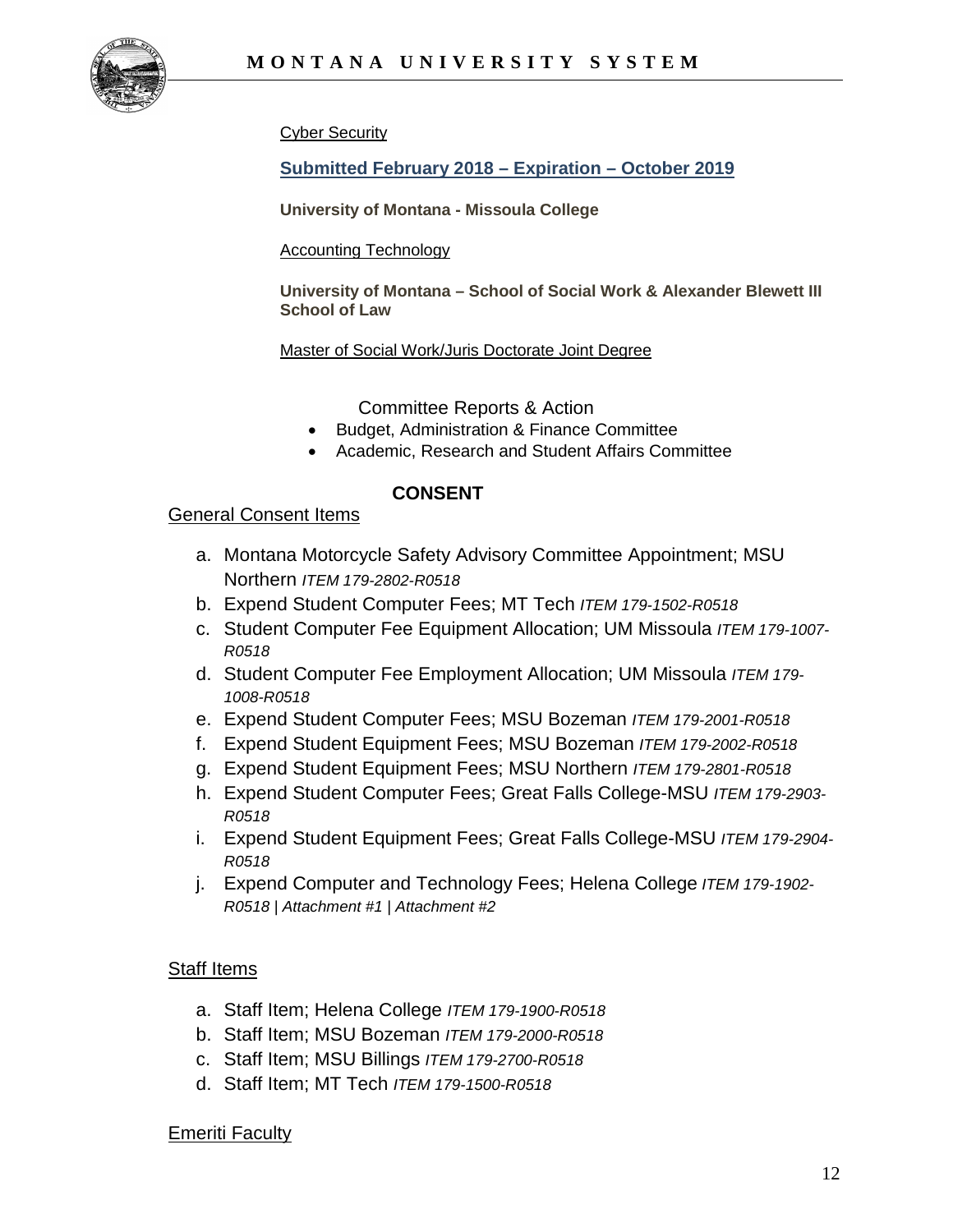

- a. Spath; MT Tech *ITEM 179-1503-R0518*
- b. Huang; MT Tech *ITEM 179-1504-R0518*
- c. Coe; MT Tech *ITEM 179-1505-R0518*
- d. Morrison; MT Tech *ITEM 179-1506-R0518*
- e. Drury; MT Tech *ITEM 179-1507-R0518*
- f. Doyle; UM Missoula *ITEM 179-1003-R0518*
- g. Clow; UM Missoula *ITEM 179-1004-R0518*
- h. Watson; UM Missoula *ITEM 179-1005-R0518*

A motion for approval of all consent items listed was made by Regent Tuss. Motion passed (6-0).

#### **ACTION**

a. Present Law Budget, 2021 Biennium; OCHE *ITEM 179-104-R0518 | Summary | Detail*

A motion for approval for action item a. Item 179-104-R0518 was made by Regent Lozar. Discussion followed. Public comment was made by Mr. Taylor Blossom, ASMSU President, who spoke in support of raises to faculty. Motion passed (5-1).

> b. Long Range Building Program Priority List, 2021 Biennium; OCHE *ITEM 179-101-R0518 | Attachment #1 | Attachment #2 | Attachment #3 | Attachment #4*

A motion for approval for action item b. Item 179-101-R0518 was made by Regent Nystuen. Motion passed 6-0.

> c. Fee Taskforce Recommendations; OCHE *ITEM 179-102-R0518 | Attachment #1 | Attachment #2 | Attachment #3 | Attachment #4*

A motion for approval for action item c. Item 179-102-R0518 was made by Regent Greenfield.

Regent Lozar made a motion to amend this item with adjustments to the language made by the Regent Sheehy yesterday. Discussion followed. Motion passed 6-0.

Public comment by Ms. Brenna Love, Vice President of ASUM, who spoke in support of a policy change. Public comment by Mr. Alex Butler, ASUM President spoke in favor of not striking the language related to law school students in the proposed revised policy.

Regent Lozar made a motion to amend the language in the revised policy to unstrike section #13. Motion passed 5-1.

The Board took up voting on the original motion made by Regent Greenfield, as amended. Motion passed 6-0.

> d. MT Tech Naming Item; MT Tech *ITEM 179-1508-R0518 | Attachment #1 | Attachment #2 | Attachment #3 | Attachment #4*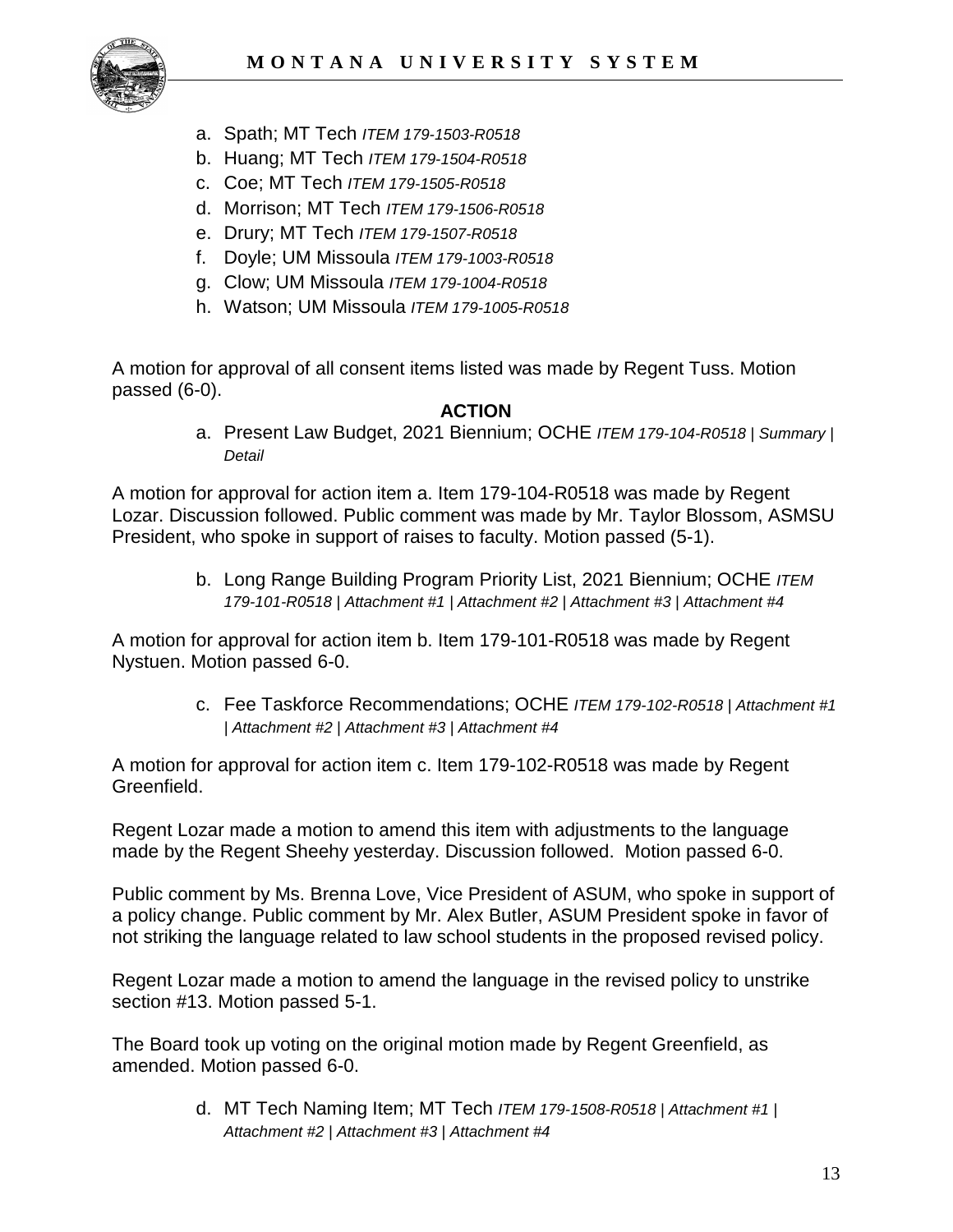

A motion for approval for action item d. Item 179-1508-R0518 was made by Regent Greenfield. Motion passed 6-0.

> e. Request to Increase Tuition & Fees, FY 19 – FVCC; *ITEM 179-301-R0518 | Attachment #1*

A motion for approval for action item e. Item 179-301-R0518 was made by Regent Nystuen. Motion passed 6-0.

> f. MT Tech Foundation Operating Agreement; MT Tech *ITEM 179-1501-R0518 | Attachment #1*

A motion for approval for action item f. Item 179-1501-R0518 was made by Regent Tuss. Motion passed 6-0.

g. COPP Decision (update and possible action)

No action required.

h. Harrison Hall Classroom Renovation – MSU *ITEM 179-2004-R0518 | Attachment #1 | Attachment #2*

A motion for approval for action item h. Item 179-2004-R0518 was made by Regent Lozar. Motion passed 6-0.

> i. American Indian Center Planning & Design - MSU *ITEM 179-2003-R0518 | Attachment #1*

A motion for approval for action item i. Item 179-2003-R0518 was made by Regent Lozar. Motion passed 6-0.

j. Labor Agreements; OCHE *ITEM 179-103-R0513 | Attachment #1*

A motion for approval for action item j. Item 170-103-R0518 was made by Regent Nystuen. Discussion followed. Mr. Marco Ferro of MEA-MFT spoke in support of these agreements. Motion passed 5-1.

Academic, Research and Student Affairs Committee

## **ACTION**

a. Level II Executive Summary | *Supporting Documentation*

A motion for approval for action item a. Level II Memorandum was made by Regent Nystuen. Motion passed 6-0.

b. Mission Statement – UM Missoula; *ITEM 179-1006-R0518*